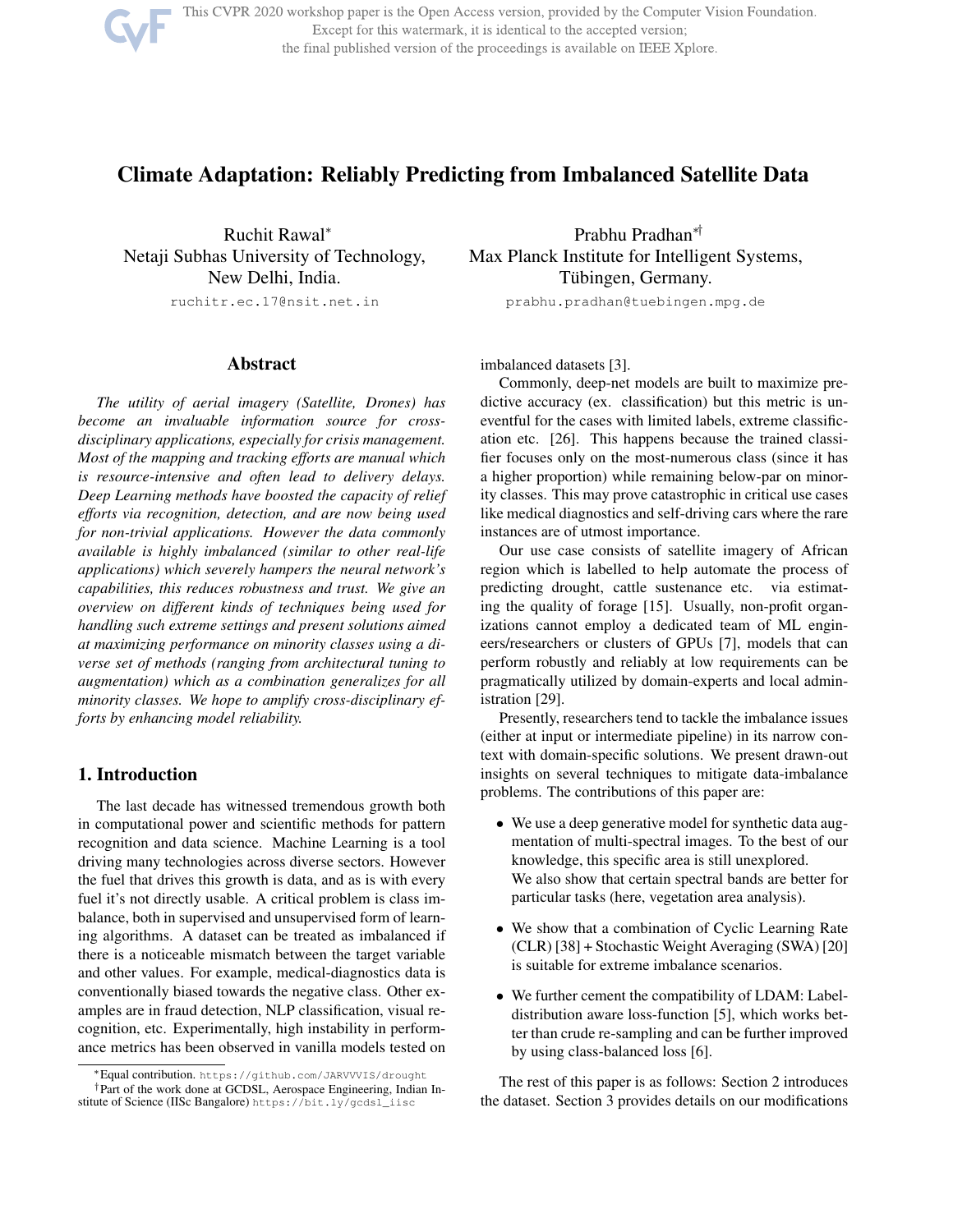to the base neural-net model. It also includes subsections on Loss Function (3.1) which gives an overview of sampling functions, Cyclic Learning Rate (3.2) which is a popular training routine, and Stochastic Weight Averaging (3.3) as a powerful regularizer for handling data-imbalance issues. Section 4 provides details on multi-spectral imagery from the lens of machine learning. Section 5 presents our experiments with synthetic data augmentation followed by our overall results. Finally we conclude the paper in Section 7 with a short discussion on performance metrics.

We use intra-class variance (ICV), Balanced accuracy [2] and Recall as performance metrics (definitions in Sec. 1.1).

We present all our observations in two graph plots -

Figure 2 (ValAcc vs ICV) and Figure 3 (BalAcc vs ICV). Our codebase will be made publicly available.

# 1.1. Performance Metrics

As we see in [26, 39, 32, 1], accuracy is not the best metric to evaluate imbalanced datasets, as it can be very misleading. Metrics that provide better insights [34] include:

- Recall: Recall portrays the fraction of true positives could be detected correctly, It is defined as  $True Positive / (True Positive + False Negative),$ Thus a low recall signifies a high number of false negatives which is undesirable in a real-world setting.
- Balanced Accuracy (BalAcc): The arithmetic mean of the TPR (True Positive Rate) and TNR (True Negative Rate). Thus if the model is exploiting classimbalanced problem to increase the vanilla accuracy, the balanced accuracy will drop significantly and reflect the poor performance.
- Intra-Class Variance (ICV) :  $\sum_{i=0}^{4} (acc class_i)^2$ (where  $acc$  denotes the validation accuracy and  $class_i$ denotes the accuracy of the  $i<sup>th</sup>$  class for a given experiment) the main rationale is expose the models which have high variance amongst the per class-accuracies owing to overfitting on the frequent class in comparison to robust models i.e. low variance

Table 8 presents a comparative list of our final results as per the aforementioned benchmarks.

## 2. Data-set

The expert-labelled, multi-spectral satellite (LANDSAT) data [15] was released as a bid to enhance drought detection pipelines. It essentially consists of 100,000 images split into 86,317 training and 10,778 validation images, having a spatial resolution of 65x65 pixels over 10 spectrum bands. Each image is labeled by a human expert as- 'the number of cows the geographical location at the center of the image can support', serving as a measure of forage quality of the

location and further as an indicator of whether the location is arid (drought-hit).

The dataset is highly imbalanced (roughly 60% of the data gathered is of class 0, classes 1 and 2 have 15% each, and the remaining 10% is class 3). The model can erroneously achieve 60% accuracy just by predicting 0 every time. However, such high mis-classification is very problematic since these algorithms will be deployed in high-stake real-world settings. We would like to make dense predictions no matter the location of the pixel, since there is high amount of sparsity in the labels. Hence, we need to train a model that is satisfactorily robust to out-ofdistribution (o.o.d) samples and generalizes well on all the inherent classes i.e. independent-&-identically-distributed (i.i.d) samples. We focus on striking a pragmatic balance.

## 3. Network Architectures

Ever since winning the 2015 ILSVRC [33] challenge ResNet [14] has inspired a family of deep convolutional neural networks. The skip connections in ResNet allow one to build deep networks (up to 1000 layers) while still keeping them optimizable, He et. al [14] demonstrated that even for fixed baseline architecture increase in depth almost always leads to increased accuracy.

While Scaling in depth [14] is the go-to method to boost a network's accuracy, other less popular scaling methods include scaling by width [44] and resolution [19]. Tan et. al [41] in their work showed that while scaling (in width, depth, resolution) improves model accuracy, the accuracy saturates after a certain level. They argued that different scaling dimensions (height, width, resolution) are not independent and the key to successfully scale deep networks is in balancing scaling in different dimensions rather than scaling in one direction only. To harmonize the scaling in all dimensions they proposed a compound scaling method which utilized  $\phi$  (compound scaling coefficient) to uniformly scales the network's depth, width and resolution. Depth :  $d = \alpha^{\phi}$ , Width : w =  $\beta^{\phi}$ , Resolution :  $r = \gamma^{\phi}$ s.t.  $\alpha * \beta^2 * \gamma$  $\alpha, \beta, \gamma \geq 1$ 

However, scaling doesn't change the core layer operations making it imperative to have a solid baseline network for achieving desired outcomes, Tan et al. [41] leveraged Neural Architecture Search [47] to propose a new baseline "Efficient-Net" by optimizing for both accuracy and FLOPS.

In Table 1 we give a baseline for ResNet-50 and Efficient-Net B4. We also apply standard data augmentation e.g. Random Horizontal-Flips, Random Vertical-Flips and Random Rotation after normalizing the data.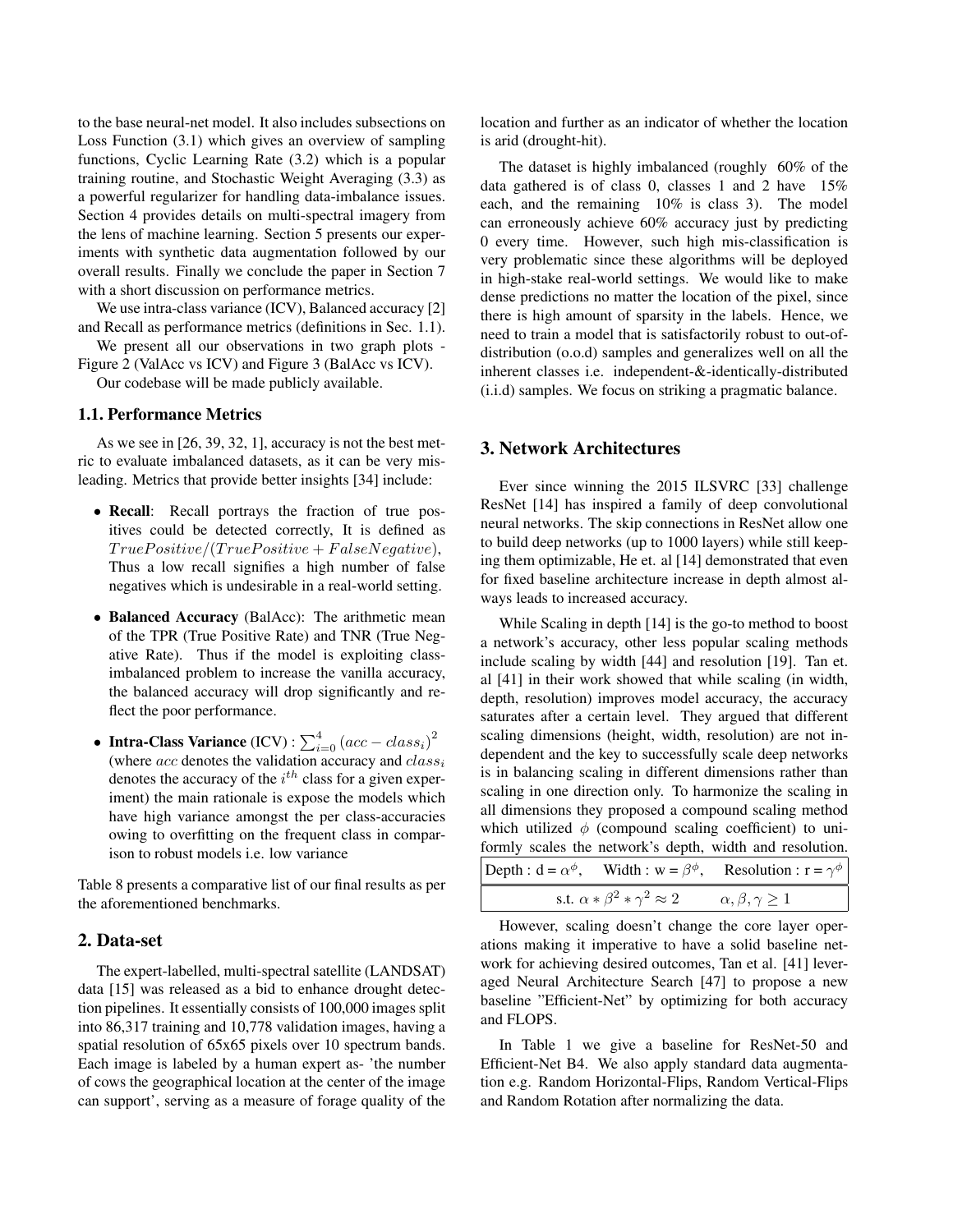#### 3.1. Loss Function and Sampling

Deep learning networks for all their might still fare very poorly on highly imbalanced datasets. Re-sampling and Reweighting are the most common techniques used to cope with class imbalance problem.

- 1. Re-sampling :
	- (a) Oversampling [37, 45, 3, 4] : Augmenting the dataset with multiple copies of minority class samples, however since we inherently have low information about the minority class oversampling more often than not leads to overfitting on minority class [6].
	- (b) Undersampling [13, 21, 3]: Undersampling is achieved by rejecting samples from the morefrequent classes. Since we are loosing out on purpose in order to equalize the class-count, undersampling technique aren't possible in case of high class imbalance [6].
- 2. Re-weighting [17, 18]: Different set of weights ( $\propto$  $1/n_j$ , where  $n_j$  = total samples of  $j^{th}$  class) are assigned to different classes. However re-weighting techniques cause instability in network's optimization under extreme class imbalance [6, 37, 4].

| Model                   | <b>Training Details</b>                    | <b>Validation Acc.</b> | Recall   |        |        |        |  |
|-------------------------|--------------------------------------------|------------------------|----------|--------|--------|--------|--|
|                         |                                            |                        | $\Omega$ |        |        | 3      |  |
| ResNet-50               | Learning Rate: 1e-3<br>Loss: Cross-Entropy | 0.7465                 | 0.9102   | 0.4198 | 0.5511 | 0.5682 |  |
| <b>Efficient-Net B4</b> | Learning Rate: 1e-3<br>Loss: Cross-Entropy | 0.7630                 | 0.9199   | 0.4114 | 0.5739 | 0.6469 |  |

Table 1: Comparison of Baseline Performances on Validation Set. Efficient-Net B4 attains higher accuracy and perclass Recall in comparison to ResNet-50.

| Model              | <b>Validation Acc</b><br><b>Training Details</b>                        |          | Recall |                |        |        |  |
|--------------------|-------------------------------------------------------------------------|----------|--------|----------------|--------|--------|--|
|                    |                                                                         | $\Omega$ |        | $\overline{c}$ | 3      |        |  |
| ResNet-50          | Learning Rate: 1e-3<br>Sampler : $\propto 1/n_i$<br>Loss: Cross-Entropy | 0.7184   | 0.8154 | 0.5818         | 0.5014 | 0.6880 |  |
| ResNet-50          | Learning Rate: CLR<br>Sampler : $\propto 1/n_i$<br>$Loss: LDAM+DRW$     | 0.7022   | 0.7792 | 0.5719         | 0.5780 | 0.6334 |  |
| - Efficient-Net B4 | Learning Rate: 1e-3<br>Loss: Cross-Entropy                              | 0.7630   | 0.9199 | 0.4114         | 0.5739 | 0.6469 |  |
| Efficient-Net B4   | Learning Rate: CLR<br>Sampler : $\propto 1/n_i$<br>$Loss: LDAM+DRW$     | 0.7196   | 0.7867 | 0.5900         | 0.5648 | 0.7699 |  |

Table 2: LDAM+Sampling comparison, '4' significantly improves rare-class recall while maintaining decent ValAcc. (DRW refers to Deferred Re-Weighting Routine)

Both re-sampling and re-weighting conclusively aim to augment the training distribution to become much more identical to the test distribution. However, due to the aforementioned flaws performance of minority class is generally increased on the cost of the network's ability to learn the majority class well.

Cao et al. [5] designed a label-distribution aware loss function (LDAM) that regularizes the minority class much more strongly than the majority class, motivating the network to improve generalization on the minority class without suppressing the network's ability to learn the majority class. Strong regularisation here can be understood in terms of enforcing bigger margins for the minority class as compared to the majority class. Moreover this approach is orthogonal to re-weighting and re-sampling, ensuring flexibility depending on level of imbalance in one's dataset.

In the same work, Cao et al. [5] proposed a "deferred re-balancing training" procedure which divides the training procedure into two stages. The first stage uses Empirical Risk Minimization with LDAM loss, learning a good initial representation. The second stage employs re-weighted LDAM loss with a smaller learning rate. The main rationale behind this is to bypass the problems caused by reweighting in the optimization process of a Neural Network by first learning a good initial representation and then optimizing on that. We also employ a re-sampling scheme  $(\propto 1/n_i)$  orthogonal to the LDAM+DRW routine. Table 2 presents our results with LDAM.

In the next subsection we give a brief on Cyclic Learning Rate (CLR) and it's advantages.

### 3.2. Cyclical Learning Rates (CLR)

Learning rate is responsible for scaling the gradients at each weight update and is one of the most important hyperparameters to tune while training a deep neural network as too small a learning rate will encourage very small steps and hence the network might not converge at all, whereas too high a learning rate will propel divergent behavior. The optimal learning rate depends on the network's loss surface and usually is not feasible to calculate.

The cyclical learning rate [38] oscillates between a range of values, going against the conventional wisdom of exponentially/step-wise decreasing the learning rate as training progresses. The advantages of doing this are -

| <b>Training Details</b> | <b>Values</b> |
|-------------------------|---------------|
| Upper Bound             | $1e-3$        |
| Lower Bound             | $1e-5$        |
| Stepsize                |               |
| <b>Functional Form</b>  | Triangular    |

Table 3: Training Details for CLR setup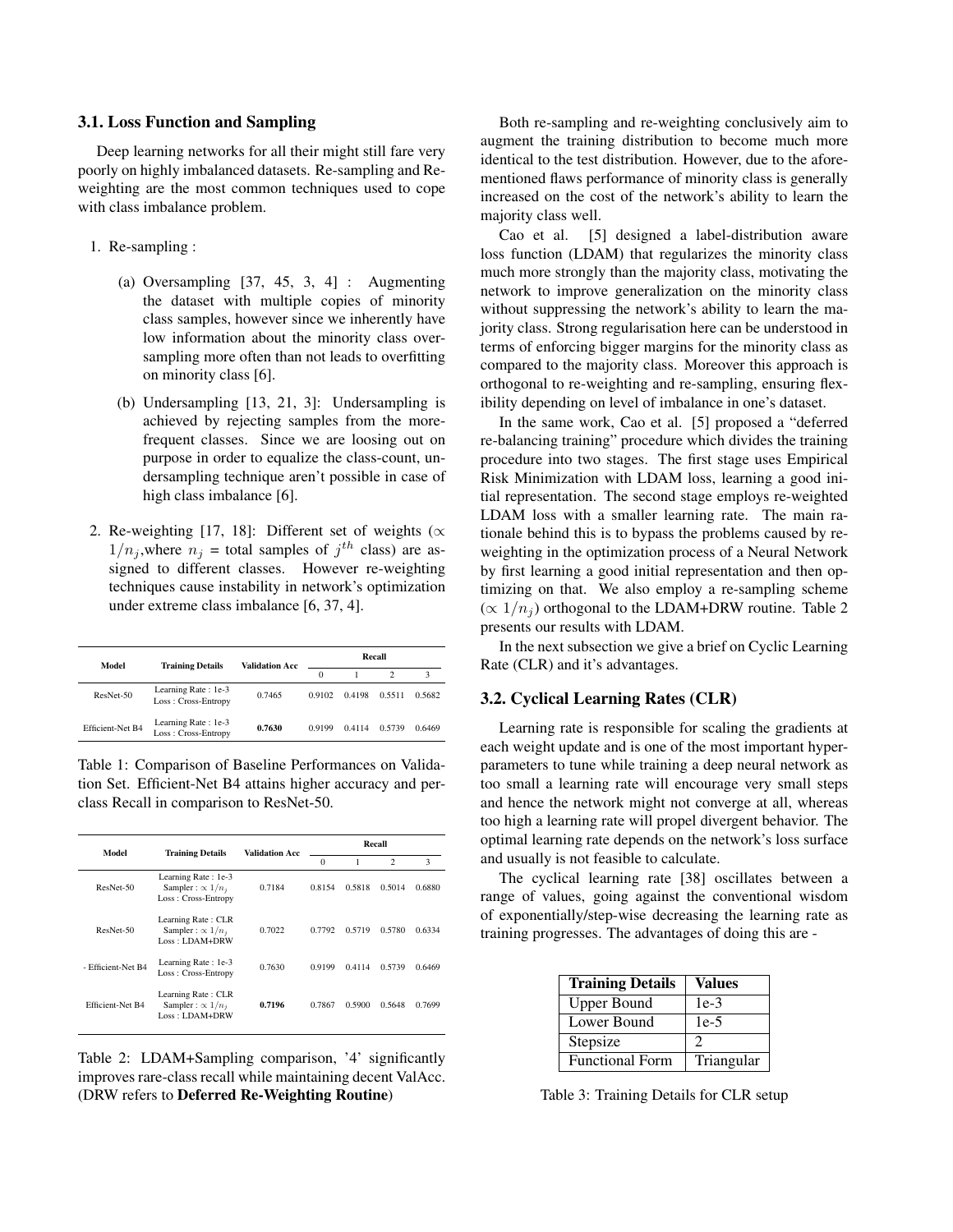- 1. Stuck on a sharp minimum [25] Networks with flatter minima tend to be more robust than the ones with sharp minima, as flatter minima ensure that we are in optimal minima region in the test loss surface as well and hence generalize better, periodically increasing the value of learning rate will help to get out of the sharp minima more quickly.
- 2. Stuck on saddle points [22, 38] When training a Deep network it is very likely that the loss surface topology contains a lot of saddle points. Thus having per periodic boost of high learning rate is very useful as it helps in traversing the saddle points more quickly (since the gradient value is already very low here).

The next section is on Stochastic Weight Averaging (SWA) that is a very promising regularization technique and we outlay the setup details and it's benefits for our problem.

# 3.3. Stochastic Weight Averaging (SWA)

Another go-to methodology machine learning practitioners generally adopt while training models is ensemble learning. Ensemble learning improves predictions by combining [for example voting, averaging etc] results of various models. However when training Deep Neural Networks it is not possible to train multiple models on the dataset due to time and compute constraints.

Garipov et al. [9] in their work on Fast Geometric Ensembles showed that using cyclical learning rates with stochastic gradient descent traversed on the periphery of the optimal weights but never quite reached it's center, They selected the network with weights on the periphery to form the ensemble. This helped in training the ensemble in time required to train one network.

Stochastic Weight Averaging [20] uses the same setup i.e. high frequency cyclical/constant learning rate with SGD to traverse around the optimal weight set, and then does averaging in the weight domain only at different snapshots of training. This allows weights to reach the much desired optimal set. The advantages of this are following:

1. Faster inference time compared to Garipov et al. [9],

| Model                   |                                                                                                         |                            | Recall   |        |                |        |
|-------------------------|---------------------------------------------------------------------------------------------------------|----------------------------|----------|--------|----------------|--------|
|                         | <b>Training Details</b>                                                                                 | <b>Validation Accuracy</b> | $\Omega$ |        | $\mathfrak{D}$ | 3      |
| <b>Efficient-Net B4</b> | Learning Rate: 1e-3<br>Loss: Cross-Entropy                                                              | 0.7630                     | 0.9199   | 0.4114 | 0.5739         | 0.6469 |
| <b>Efficient-Net B4</b> | Stochastic Weight Averaging: No<br>Learning Rate: CLR<br>Sampler : $\propto 1/n_i$<br>$Loss: LDAM+DRW$  | 0.7196                     | 0.7867   | 0.5900 | 0.5648         | 0.7699 |
| <b>Efficient-Net B4</b> | Stochastic Weight Averaging: Yes<br>Learning Rate: CLR<br>Sampler : $\propto 1/n_i$<br>$Loss: LDAM+DRW$ | 0.7292                     | 0.8098   | 0.6017 | 0.5409         | 0.7436 |

Table 4: SWA Experiment

as we only have one model as the end result, compared to waiting for k results from k models.

2. Given that the underlying data distribution is the same, it is fair to assume that the test and train datasets will have similar loss surfaces. Thus it makes much more sense to aim for a more flatter minima while training than a sharp one [even if it leads to higher training error], as it will ensure that we are in an optimal minima region in the test loss surface as well, leading to a more robust network.

We find that using SWA in combination with Adam optimizer and the CLR setup we were able to significantly improve the low/mid class accuracy and subsequently train a more robust network Table 4.

In the next section we present our brief insights linking the remote sensing community with the machine learning engineers. The bands are a key component and must be studied in more detail for better cross-linking when being used with neural networks.

## 4. Training On Subset of Bands

Multi-spectral Images (MSI) are described by 3 to 10 narrow spectral bands. This high spectral information is very beneficial as by combining different spectral bands we can infer different information, leading up to terabytes of data produced per day.

Since adjacent bands in MSI are highly correlated, there is a lot of redundancy in our data. This contrary to conventional wisdom, leads to degradation of accuracy on increasing the number of bands in MS images [12], also using too many spectral bands incur high computational cost as well as more inference time.

Thus it makes sense to use only those spectral bands which motivate the network to learn better feature representations for separating specific classes. The selected band

| Model            | <b>Training Details</b>                                                                                                 | <b>Validation Accuracy</b> | Recall       |        |                |        |
|------------------|-------------------------------------------------------------------------------------------------------------------------|----------------------------|--------------|--------|----------------|--------|
|                  |                                                                                                                         |                            | $\mathbf{0}$ | 1      | $\mathfrak{D}$ | 3      |
| Efficient-Net B4 | Bands: All<br>Stochastic Weight Averaging: Yes<br>Learning Rate: CLR<br>Sampler : $\propto 1/n_i$<br>$Loss: LDAM+DRW$   | 0.7292                     | 0.8098       | 0.6017 | 0.5409         | 0.7436 |
| Efficient-Net B4 | Bands: 4.3.2<br>Stochastic Weight Averaging: Yes<br>Learning Rate: CLR<br>Sampler : $\propto 1/n_i$<br>$Loss: LDAM+DRW$ | 0.7047                     | 0.7996       | 0.5356 | 0.5475         | 0.6428 |
| Efficient-Net B4 | Bands: 5.4.3<br>Stochastic Weight Averaging: Yes<br>Learning Rate: CLR<br>Sampler: $\propto 1/n_i$<br>$Loss: LDAM+DRW$  | 0.7022                     | 0.7792       | 0.5719 | 0.5780         | 0.6334 |
| Efficient-Net B4 | Bands: 6,5,2<br>Stochastic Weight Averaging: Yes<br>Learning Rate: CLR<br>Sampler : $\propto 1/n_i$<br>$Loss: LDAM+DRW$ | 0.7441                     | 0.8156       | 0.5941 | 0.6138         | 0.7584 |

Table 5: Using subset of bands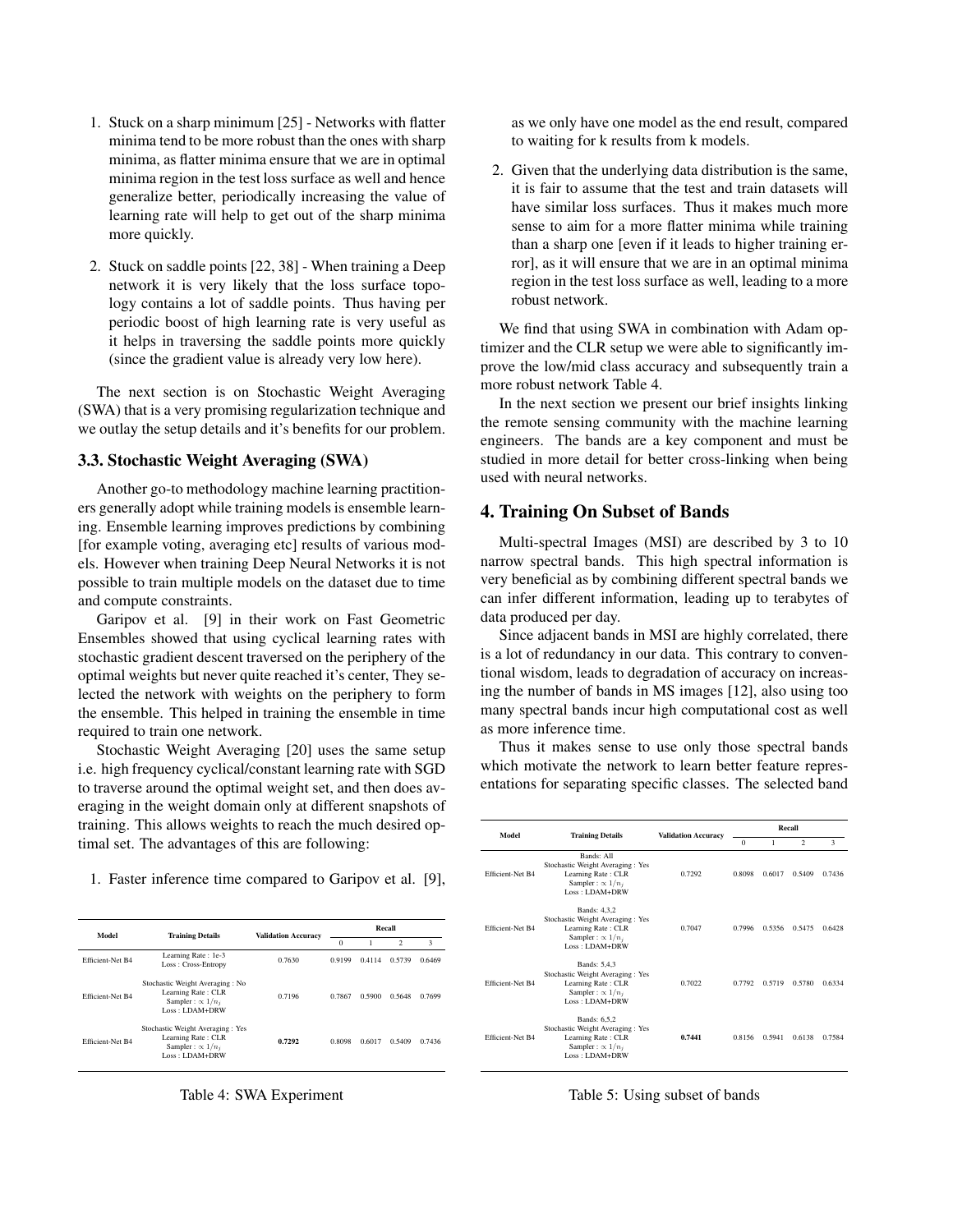performance is often conditional on many aspects of the classification pipeline such as the nature of the adopted classifier and its parameter configurations [40].

A major hurdle was deciding the importance of each spectral band, since there is not a lot of literature specific to neural networks. We experimented with three different band combinations based on their characteristics. [8]

- 1. 4-3-2: Natural Color This band combination results in the image appearing as perceived by the human eye.
- 2. 5-4-3: Near Infrared Composite This combination contains near-infrared $(5)$ , red $(4)$ , green $(3)$  bands, This combination is particularly useful while analyzing vegetation, crops and wetlands as it is able to capture the near-infrared light reflected by chlorophyll.
- 3. 6-5-2: Agriculture It is a combination of SWIR-1 (6), near-infrared (5) and blue (2). The short-wave and near infrared allows this combination to be used for crop monitoring.

As observed in Table 5, the combination 6-5-2 seems to work the best for the given dataset.

We believe the original dataset is small but inherently complex due to overlap of several spectral bands and thus data augmentation is very beneficial. The next section expands on the data generation component of our project.

# 5. Generating Synthetic Images

The introduction of Generative Adversarial Networks (GANs) [11] sprung up many exciting research directions, the field has grown steadily with numerous applications in image super-resolution, in-painting, image-to-image translation, image enhancement (For example, earth observation/remote sensing [27, 42]).

| Model            | <b>Training Details</b>                                                                                                                     | <b>Validation Accuracy</b> | Recall   |        |                |        |
|------------------|---------------------------------------------------------------------------------------------------------------------------------------------|----------------------------|----------|--------|----------------|--------|
|                  |                                                                                                                                             |                            | $\Omega$ | 1      | $\mathfrak{D}$ | 3      |
| Efficient-Net B4 | Learning Rate: 1e-3<br>Loss: Cross-Entropy<br>Dataset: Original                                                                             | 0.76                       | 0.9199   | 0.4114 | 0.5739         | 0.6469 |
| Efficient-Net B4 | Stochastic Weight Averaging: No<br>Learning Rate: 1e-3<br>Sampler : $\propto 1/n_i$<br>Loss: Cross-Entropy<br>Dataset: GAN-Augmented        | 0.67                       | 0.6815   | 0.6619 | 0.6258         | 0.7521 |
| Efficient-Net B4 | Bands: 6.5.2<br>Stochastic Weight Averaging: Yes<br>Learning Rate: CLR<br>Sampler: $\propto 1/n_i$<br>$Loss: LDAM+DRW$<br>Dataset: Original | 0.74                       | 0.8156   | 0.5941 | 0.6138         | 0.7584 |
| Efficient-Net B4 | Stochastic Weight Averaging: Yes<br>Learning Rate: CLR<br>Sampler : $\propto 1/n_i$<br>$Loss: LDAM+DRW$<br>Dataset: GAN-Augmented           | 0.70                       | 0.7459   | 0.5842 | 0.5540         | 0.7436 |

Table 6: GAN Augmented Dataset Comparison

| <b>Training Details</b> | <b>Values</b> |
|-------------------------|---------------|
| Resolution              | 64x64         |
| Epochs                  | 45            |
| Learning Rate           | $2e-4$        |
| 61                      | 0.5           |
| 32                      | 0.999         |

Table 7: Training Details for GAN

Standard data augmentation has been used as a go-to technique for enhancing generalizability. Generative adversarial networks offer a novel method for data augmentation [35], but have still not been adopted by either the earth observation or remote sensing community. We use DC-GAN [30], which employs deep convolutional neural networks for both the Generator (G) and Discriminator (D), to generate synthetic images for the low represented classes as a form of data-augmentation to equalize the number of samples of each class. We only operate on a subset of bands (6-5-2), since it is easier to critic the visual perceptibly of images this way than all the bands combined.

The main motivation behind equalizing the number of classes was to make the network learn improved discriminatory features and hence becomes more robust.

We monitored the visual perceptibly of generated images over the training period (60 epochs) and found that the network converges at about 45 epochs, see Figure 4. The final dataset (GAN-Augmented) consisted of 120,000 images with 30,000 images from each class. The architectures used for D and G are kept same as described in [30]. Training details are shown in Table 7 and Loss plots are in Figure 1.

Table 6 demonstrates the results we obtained from the network (in combination with various training methodologies) on the GAN-Augmented dataset, a significant increase in the per-class accuracies of rare-classes was observed.



Figure 1: GAN Losses

#### 6. Results

We evaluate various techniques in a combination setting to facilitate training of robust Deep Neural Networks. We provide baseline metrics for both architectures (ResNet-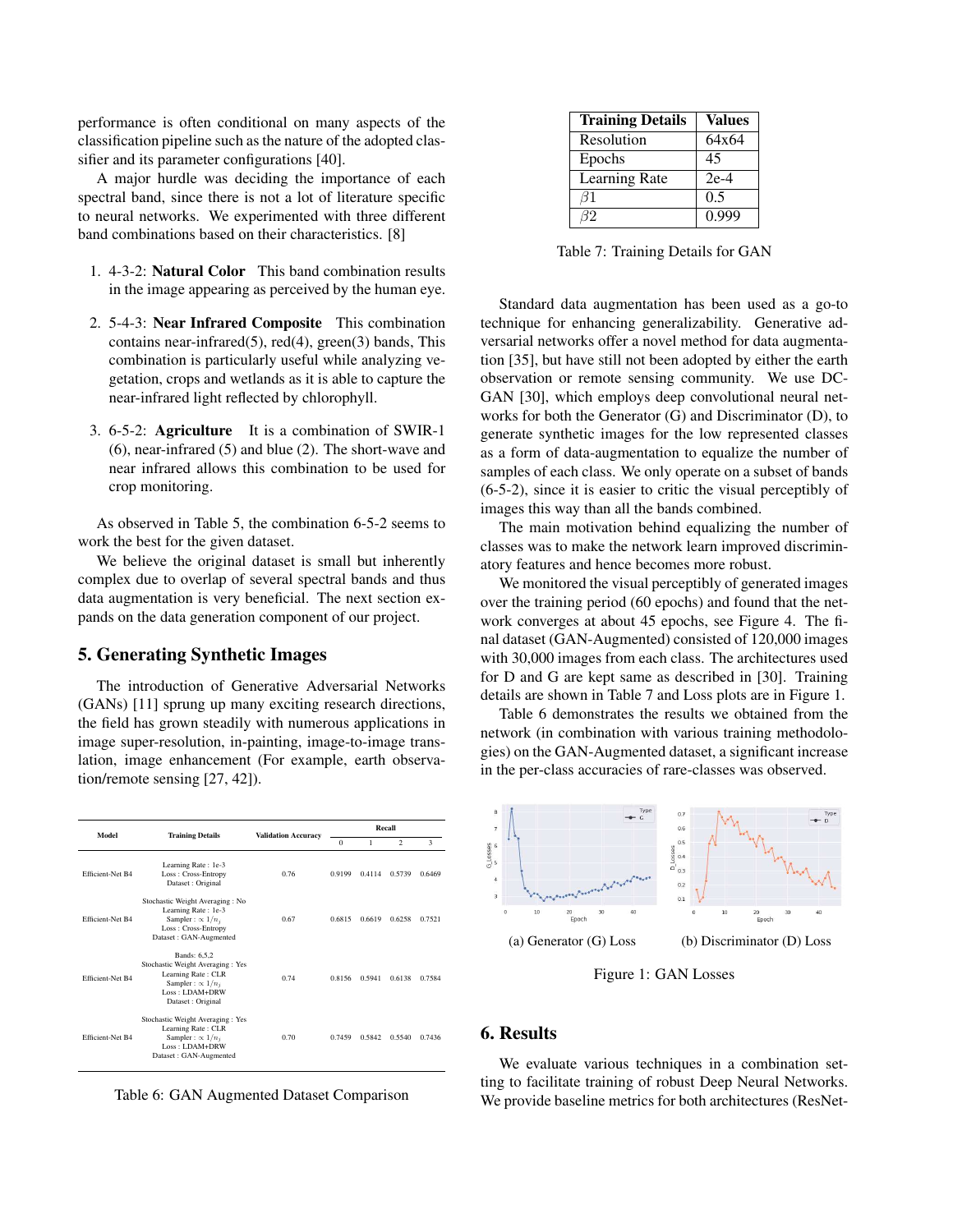| Model            | <b>Training Details</b>                                                                                                             | Validation Acc | <b>Balanced Validation Acc</b> | <b>Intra-Class Variance</b> |
|------------------|-------------------------------------------------------------------------------------------------------------------------------------|----------------|--------------------------------|-----------------------------|
| ResNet-50        | Learning Rate: le-3<br>Loss: Cross-Entropy                                                                                          | 0.7465         | 0.6123                         | 0.4510                      |
| ResNet-50        | Learning Rate: le-3<br>Sampler : $\propto 1/n_i$<br>Loss: Cross-Entropy                                                             | 0.7184         | 0.6467                         | 0.2757                      |
| ResNet-50        | Learning Rate: CLR<br>Sampler : $\propto 1/n_i$<br>$Loss: LDAM+DRW$                                                                 | 0.7022         | 0.2076                         | 0.6406                      |
| Efficient-Net B4 | Learning Rate: le-3<br>Loss: Cross-Entropy                                                                                          | 0.7630         | 0.6380                         | 0.4443                      |
| Efficient-Net B4 | Learning Rate: CLR<br>Sampler: $\propto 1/n_i$<br>$Loss: I.DAM+DRW$                                                                 | 0.7196         | 0.6779                         | 0.2185                      |
| Efficient-Net B4 | Stochastic Weight Averaging: Yes<br>Learning Rate: CLR<br>Sampler: $\propto 1/n_i$<br>$Loss: I.DAM+DRW$                             | 0.7292         | 0.6740                         | 0.2417                      |
| Efficient-Net B4 | Bands: 6.5.2<br>Stochastic Weight Averaging: Yes<br>Learning Rate: CLR<br>Sampler: $\propto 1/n_i$<br>$Loss: I.DAM+DRW$             | 0.7441         | 0.6955                         | 0.2115                      |
| Efficient-Net B4 | Stochastic Weight Averaging: No<br>Learning Rate: le-3<br>Sampler: $\propto 1/n_i$<br>Loss: Cross-Entropy<br>Dataset: GAN-Augmented | 0.67           | 0.6803                         | 0.0942                      |
| Efficient-Net B4 | Stochastic Weight Averaging: Yes<br>Learning Rate: CLR<br>Sampler: $\propto 1/n_i$<br>Loss: LDAM+DRW<br>Dataset: GAN-Augmented      | 0.70           | 0.6569                         | 0.1967                      |

Table 8: Performance Metrics Comparison

50 and Efficient-Net B4) in Table 1, and observe that the baselines fall prey to overfitting owing to high class imbalance. Table 2 advocates LDAM loss as a labeldependent regularizer which leads to a reduction in Intra class variance (ICV) and improvements in balancedaccuracy, see Figure 3. We observe that performance of SWA+LDAM+CLR (all bands, Table 8 - 6) performs compared to SWA+LDAM+CLR<sup>6,5,2</sup> (Table 8 - 7).

Lastly we present the results of baseline as well as  $SWA+LDAM+CLR^{6,5,2}$  on GAN-Augmented dataset. There is a substantial decrease in ICV while maintaining decent balanced-accuracy in the baseline experiment, indicating that the network was able to learn better discriminative features for all rare-classes. The SWA+LDAM+CLR<sup>6,5,2</sup> though under-performing on aspect of per-class accuracy leads to considerable decrease in ICV, see Figure 3.

#### 6.1. Limitations

- In Figure 3 (BalAcc vs ICV) we observe one outlier result: *SWA+CLR+LDAM* <sup>6</sup>,5,<sup>2</sup> *-GAN Augmented*, as per our trend this should have been the best result (instead it is the *Baseline - GAN Augmented*). This exception may be attributed to incomplete insights on the GAN data interaction with our network modifications.
- Problems with generating data for all spectral bands. There is a lack of empirical data to ascertain quality of output data in such scenario. [27], [42], [23]. We expect improvements with higher-diversity i images [10].
- We did not explore alternative generative models ex. Kernel-based GANs [28], Variational Autoencoders family (VQ-VAEs [43, 31], hybrid VAE-GAN [24]).
- No class-activation mapping for model explanation or other interpretability mechanism [46, 36, 16].
- We did not incorporate adversarial training/defense.

# 7. Conclusion

There is a lot of focus on handling or curbing the adverse effects of imbalanced data. Mitigating class imbalance is an important research area, as it will allow trust-worthy solutions in the form of deep neural networks in many eclectic fields. As per trend, deep learning networks are tuned to maximize the total accuracy over the entire dataset, thus focusing on the majority-class samples. As a result, the models under-perform on minority class(es) samples leading to bad intra-class generalization and low robustness.

We provide a comparative overview of diverse yet latest methodologies for operating on skewed datasets that is suffering from class-imbalance problems. This diverse set of techniques ranges from discussions on state-ofthe-art convolutional neural network architectures, labeldependent loss functions, learning-rate routines, generating Deep Neural Network ensembles and finally generating data samples using DC-GAN.

We conclusively aspire to serve as a toolkit for practitioners and researchers suffering from skewed data problems in their respective fields as we present the work to other domain-experts, especially those dealing with multiple minority classes. Since our ensemble methodology doesn't overfit on the rare classes but tries to generalize on the non-major classes thus achieving a trade-off on overall accuracy but high robustness.

## Acknowledgements

We would like to thank Meenakshi Sarkar and Shivam Saboo for insightful discussions, also the anonymous reviewers for their valuable feedback on the draft. Authors would like to give a shout-out to Weights & Biases and to the ICLR'20 CCAI Workshop's Mentorship Program.

PP extends special thanks to Debasish Ghose (IISc-B) and Krikamol Muandet (MPI-IS) for supporting this work.

#### References

- [1] Tara Boyle. Dealing with imbalanced data, 2019. towardsdatascience.com.
- [2] Kay Henning Brodersen, Cheng Soon Ong, Klaas Enno Stephan, and Joachim M. Buhmann. The balanced accuracy and its posterior distribution. *20th International Conference on Pattern Recognition (ICPR)*, pages 3121–3124, 2010.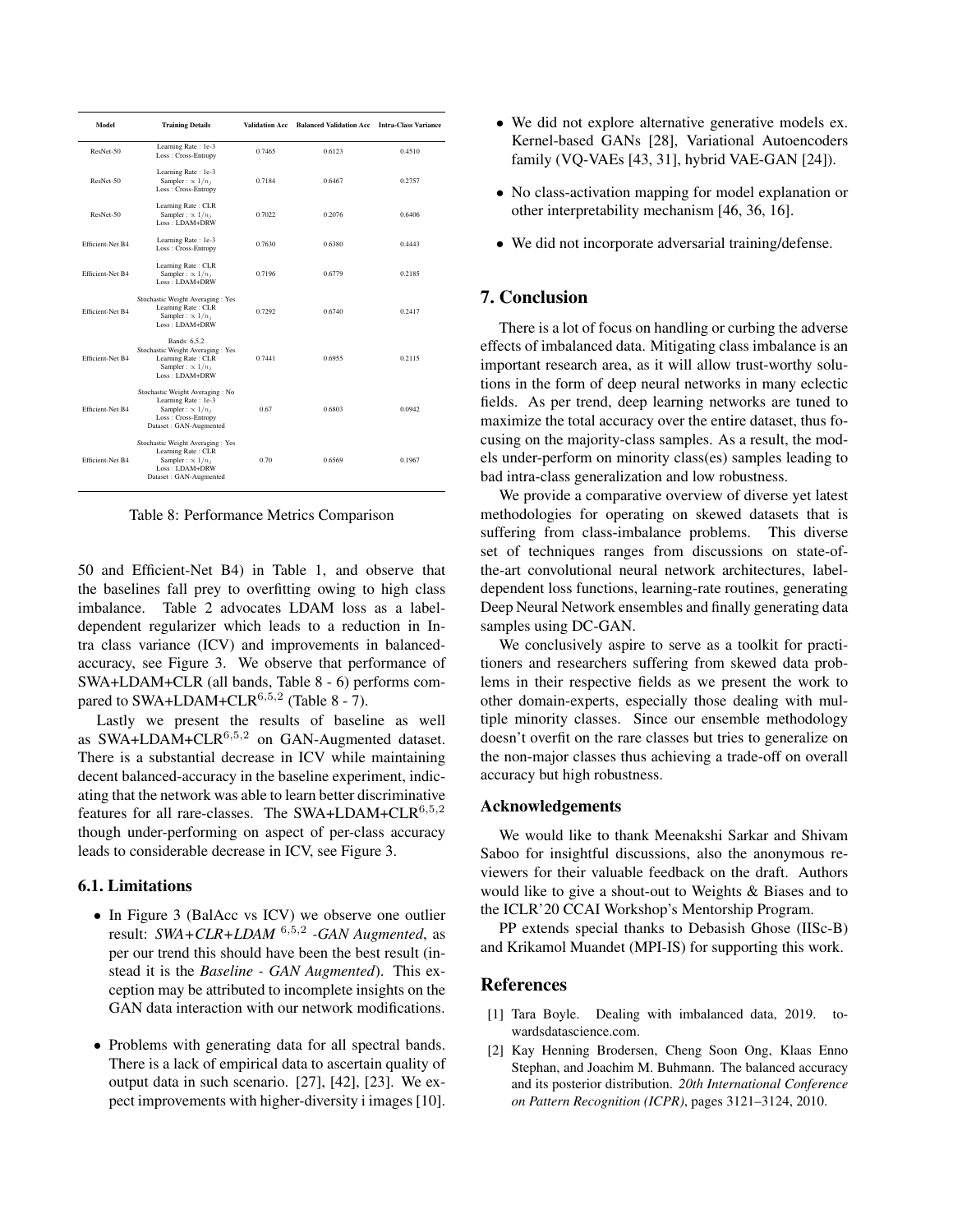

Figure 2: Plot of various training methodologies w.r.t Validation accuracy and Intra-class variance The solutions in the top(more accurate) - left (less variance) section of the Figure are most desirable i.e. accurate and robust.



Figure 3: Plot of various training methodologies w.r.t Balanced Validation accuracy and Intra-class variance We observe various models which were performing very well as per the **vanilla validation-accuracy** plummet when plotted w.r.t. **balanced validation accuracy** thus exposing the deep-rooted focus on the frequent class.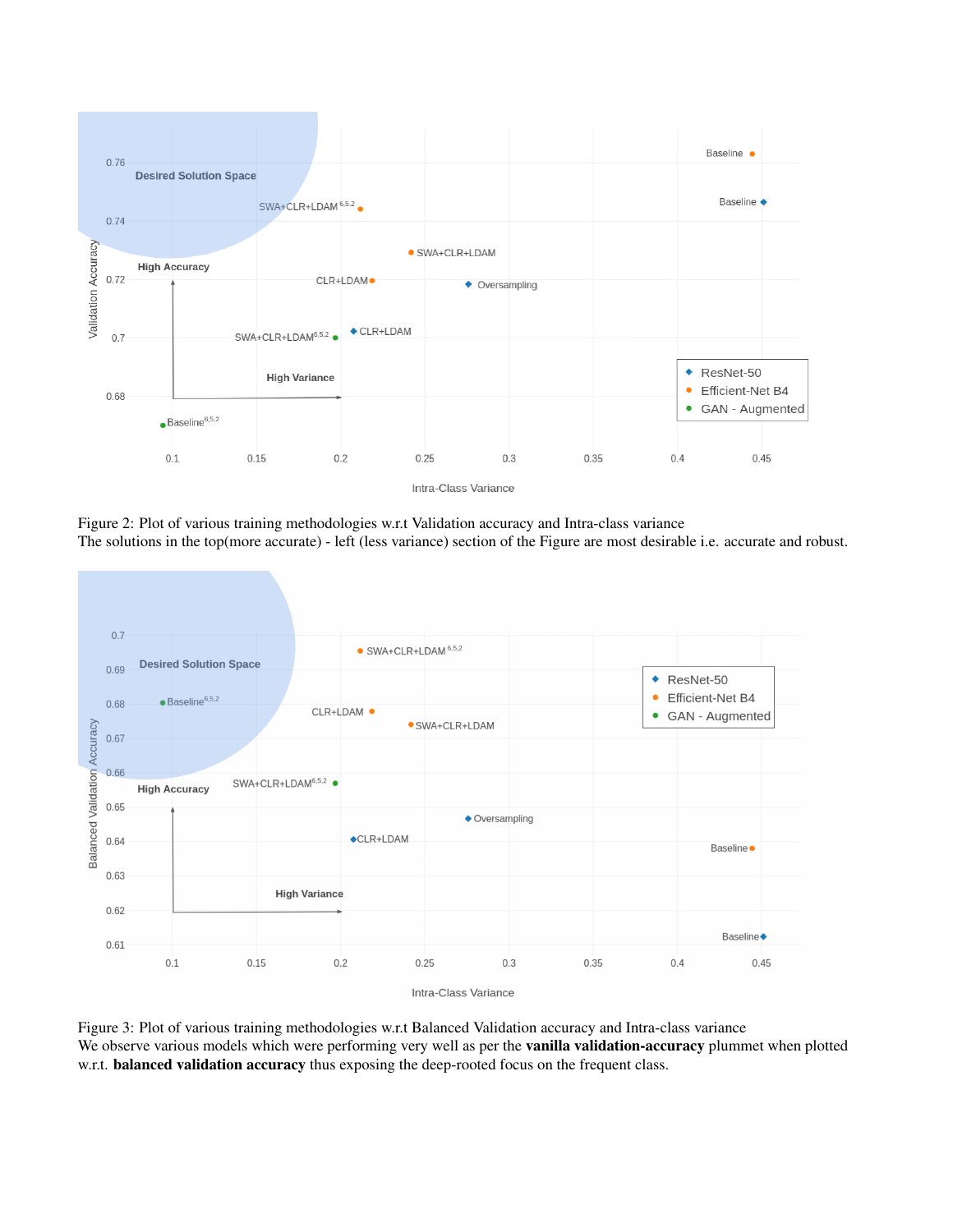

(a) Initial: 7 epochs (b) Midway: 20 epochs



(c) Final: 45 epochs (d) Original Dataset c/o W&B Inc.(ILRI-Cornell-UCSD) [15]

Figure 4: Sample images from our GAN training stages

- [3] Mateusz Buda, Atsuto Maki, and Maciej A. Mazurowski. A systematic study of the class imbalance problem in convolutional neural networks. *Neural networks*, 106:249–259, 2018.
- [4] Jonathon Byrd and Zachary Chase Lipton. What is the effect of importance weighting in deep learning? In *International Conference on Machine Learning (ICML)*, 2019.
- [5] Kaidi Cao, Colin Wei, Adrien Gaidon, Nikos Arechiga, ´ and Tengyu Ma. Learning imbalanced datasets with labeldistribution-aware margin loss. In *Advances in Neural In-*

*formation Processing Systems (NeurIPS)*, 2019.

- [6] Yin Cui, Menglin Jia, Tsung-Yi Lin, Yang Song, and Serge J. Belongie. Class-balanced loss based on effective number of samples. In *IEEE/CVF Conference on Computer Vision and Pattern Recognition (CVPR)*, pages 9260–9269, 2019.
- [7] Joao Ferreira, Gustavo Rau de Almeida Callou, Albert Josua, ˜ Dietmar Tutsch, and Paulo Maciel. An artificial neural network approach to forecast the environmental impact of data centers. *Information*, 10:113, 2019.
- [8] Mariano Focareta, Salvo Marcuccio, Silvia Liberata Ullo,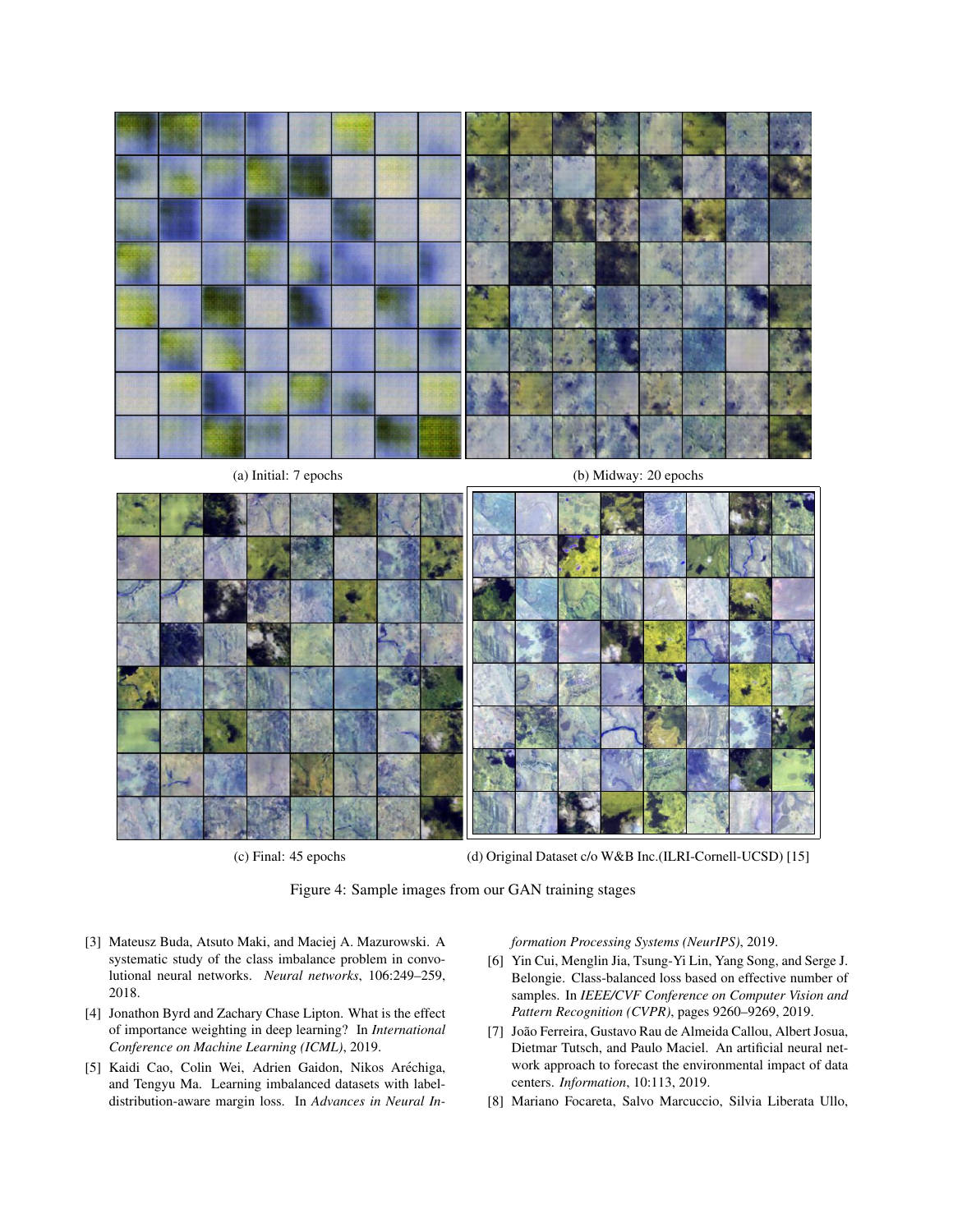and C. Votto. Combination of landsat 8 and sentinel 1 data for the characterization of a site of interest. a case study: the royal palace of caserta. In *Proceedings of the 1st International Conference on Metrology for Archaeology*, 2015.

- [9] Timur Garipov, Pavel Izmailov, Dmitrii Podoprikhin, Dmitry P. Vetrov, and Andrew Gordon Wilson. Loss surfaces, mode connectivity, and fast ensembling of dnns. In *Advances in Neural Information Processing Systems (Neur-IPS)*, 2018.
- [10] Arnab Ghosh, Viveka Kulharia, Vinay P. Namboodiri, Philip H. S. Torr, and Puneet Kumar Dokania. Multi-agent diverse generative adversarial networks. *2018 IEEE/CVF Conference on Computer Vision and Pattern Recognition (CVPR)*, pages 8513–8521, 2018.
- [11] Ian J. Goodfellow, Jean Pouget-Abadie, Mehdi Mirza, Bing Xu, David Warde-Farley, Sherjil Ozair, Aaron C. Courville, and Yoshua Bengio. Generative adversarial nets. In *Advances in Neural Information Processing Systems (NIPS)*, 2014.
- [12] P. Groves and P. Bajcsy. Methodology for hyperspectral band and classification model selection. In *IEEE Workshop on Advances in Techniques for Analysis of Remotely Sensed Data, 2003*, pages 120–128, 2003.
- [13] Haibo He and Edwardo A. Garcia. Learning from imbalanced data. *IEEE Transactions on Knowledge and Data Engineering*, 21:1263–1284, 2009.
- [14] Kaiming He, Xiangyu Zhang, Shaoqing Ren, and Jian Sun. Deep residual learning for image recognition. In *Proc.. of IEEE Conference on Computer Vision and Pattern Recognition (CVPR)*, pages 770–778, Las Vegas, USA, June 2016.
- [15] Andrew Hobbs and Stacey Svetlichnaya. Satellitebased prediction of forage conditions for livestock in northern kenya. https://github.com/wandb/ droughtwatch, 2020. ICLR 2020 Workshop on Computer Vision for Agriculture (CV4A).
- [16] Sara Hooker, Dumitru Erhan, Pieter-Jan Kindermans, and Been Kim. A benchmark for interpretability methods in deep neural networks. In *Advances in Neural Information Processing Systems (NeurIPS)*, 2019.
- [17] Chen Huang, Yining Li, Chen Change Loy, and Xiaoou Tang. Learning deep representation for imbalanced classification. *IEEE Conference on Computer Vision and Pattern Recognition (CVPR)*, pages 5375–5384, 2016.
- [18] Chen Huang, Yining Li, Chen Change Loy, and Xiaoou Tang. Deep imbalanced learning for face recognition and attribute prediction. *IEEE Transactions on Pattern Analysis and Machine Intelligence (TPAMI)*, 2019.
- [19] Yanping Huang, Yonglong Cheng, Dehao Chen, Hyouk-Joong Lee, Jiquan Ngiam, Quoc V. Le, and Zhifeng Chen. Gpipe: Efficient training of giant neural networks using pipeline parallelism. In *Advances in Neural Information Processing Systems (NeurIPS)*, 2019.
- [20] Pavel Izmailov, Dmitrii Podoprikhin, Timur Garipov, Dmitry P. Vetrov, and Andrew Gordon Wilson. Averaging weights leads to wider optima and better generalization. In *Conference on Uncertainty in Artificial Intelligence (UAI)*, 2018.
- [21] Nathalie Japkowicz and Shaju Stephen. The class imbalance problem: A systematic study. *Intelligent data analysis*, 6:429–449, 2002.
- [22] Chi Jin, Rong Ge, Praneeth Netrapalli, Sham M. Kakade, and Michael I. Jordan. How to escape saddle points efficiently. In *International Conference on Machine Learning (ICML)*, 2017.
- [23] Hamideh Kerdegari, Manzoor Razaak, Vasileios Argyriou, and Paolo Remagnino. Semi-supervised gan for classification of multispectral imagery acquired by uavs. *ArXiv*, abs/1905.10920, 2019.
- [24] Anders Boesen Lindbo Larsen, Søren Kaae Sønderby, Hugo Larochelle, and Ole Winther. Autoencoding beyond pixels using a learned similarity metric. In *International Conference on Machine Learning (ICML)*, 2015.
- [25] Hao Li, Zheng Xu, Gavin Taylor, and Tom Goldstein. Visualizing the loss landscape of neural nets. In *Advances in Neural Information Processing Systems (NeurIPS)*, 2018.
- [26] Zachary C. Lipton and Jacob Steinhardt. Troubling trends in machine learning scholarship. *Queue*, 17(1):80:45–80:77, Feb. 2019.
- [27] Xiangyu Liu, Yunhong Wang, and Qingjie Liu. Psgan: A generative adversarial network for remote sensing image pan-sharpening. *2018 25th IEEE International Conference on Image Processing (ICIP)*, pages 873–877, 2018.
- [28] Arash Mehrjou, Wittawat Jitkrittum, Krikamol Muandet, and Bernhard Scholkopf. Kernel-guided training of implicit generative models with stability guarantees. *ArXiv*, abs/1910.14428, 2019.
- [29] Prabhu Pradhan, Meenakshi Sarkar, and Debasish Ghose. Smarter prototyping for neural learning. In *Neural Information Processing Systems (NeurIPS) Workshop*. ML-Retrospectives, OpenReview, 2019.
- [30] Alec Radford, Luke Metz, and Soumith Chintala. Unsupervised representation learning with deep convolutional generative adversarial networks. In *International Conference on Learning Representations, (ICLR)*, volume abs/1511.06434, 2015.
- [31] Ali Razavi, Aaron van den Oord, and Oriol Vinyals. Generating diverse high-fidelity images with vq-vae-2. In *Advances in Neural Information Processing Systems (NeurIPS)*, 2019.
- [32] Baptiste Rocca and Joseph Rocca. Handling imbalanced datasets in machine learning, 2019. towardsdatascience.com.
- [33] Olga Russakovsky, Jia Deng, Hao Su, Jonathan Krause, Sanjeev Satheesh, Sean Ma, Zhiheng Huang, Andrej Karpathy, Aditya Khosla, Michael Bernstein, Alexander C. Berg, and Li Fei-Fei. ImageNet Large Scale Visual Recognition Challenge. *International Journal of Computer Vision (IJCV)*, 115(3):211–252, 2015.
- [34] Mehdi S. M. Sajjadi, Olivier Bachem, Mario Lučić, Olivier Bousquet, and Sylvain Gelly. Assessing generative models via precision and recall. In *Advances in Neural Information Processing Systems (NeurIPS)*, 2018.
- [35] Veit Sandfort, Ke Yan, Perry J. Pickhardt, and Ronald M. Summers. Data augmentation using generative adversarial networks (cyclegan) to improve generalizability in ct segmentation tasks. In *Scientific Reports*, 2019.